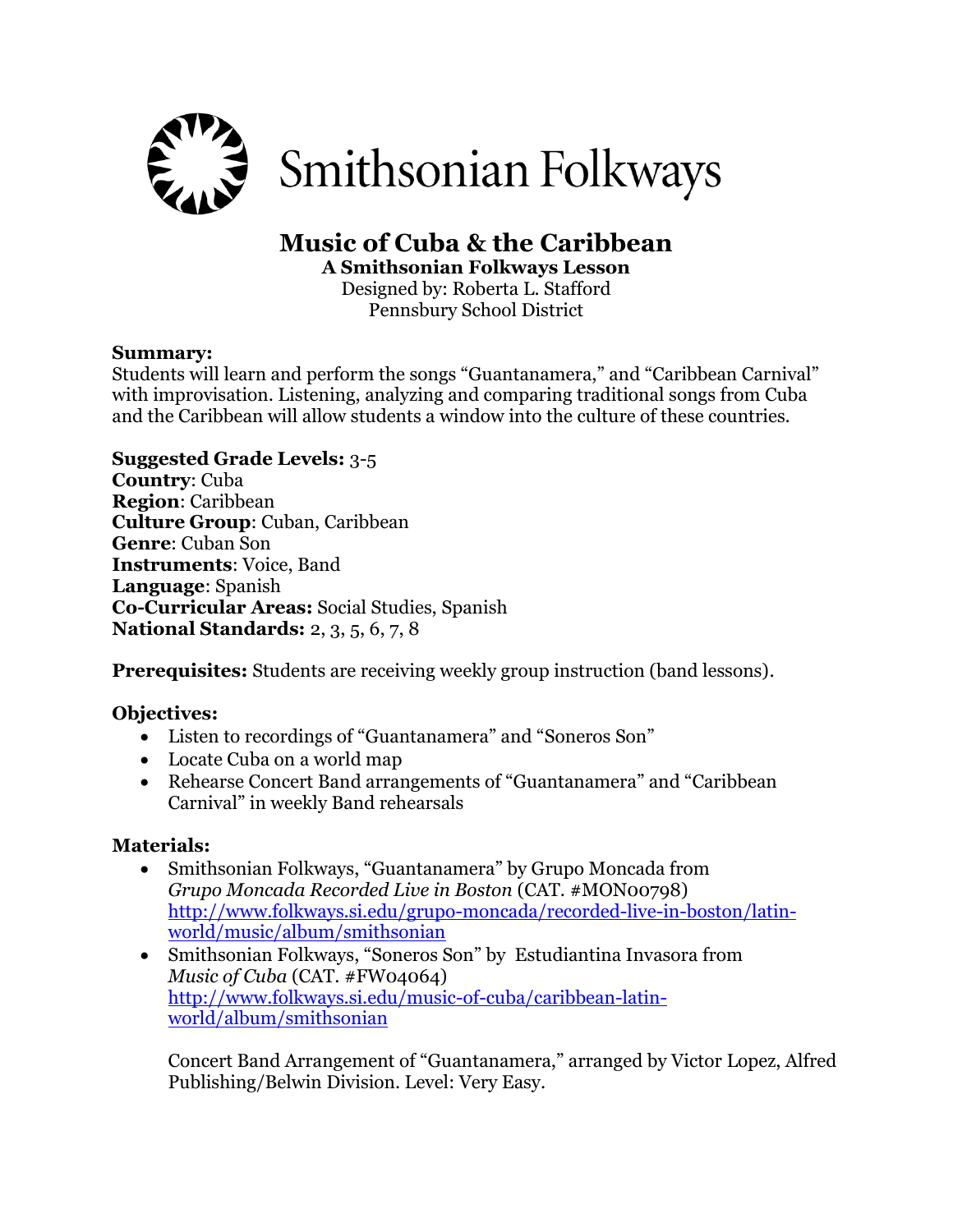#### **Lesson Segments:**

- **1. Guantanamera** (National Standards 2, 3, 5, 6, 7, 8)
- **2. Music of the Caribbean** (National Standards 2, 5, 6, 7, 8)

## **1. Guantanamera**

 **Prerequisite:** Students are receiving weekly group instruction (band lessons)

## **Objectives:**

- o Listen to a recording of "Guantanamera"
- o Discuss the lyrics of "Guantanamera"
- o Locate Cuba on a world map
- o Rehearse a Concert Band arrangement of "Guantanamera" in weekly band rehearsals
- o Improvise over the rhythmic riff in the concert band arrangement of "Guantanamera."

#### **Materials:**

o Smithsonian Folkways, "Guantanamera" by Grupo Moncada from *Grupo Moncada Recorded Live in Boston* (CAT. #MON00798) [http://www.folkways.si.edu/grupo-moncada/recorded-live-in](http://www.folkways.si.edu/grupo-moncada/recorded-live-in-boston/latin-world/music/album/smithsonian)[boston/latin-world/music/album/smithsonian](http://www.folkways.si.edu/grupo-moncada/recorded-live-in-boston/latin-world/music/album/smithsonian)

#### **Procedure:**

- **a.** Listen to the recording (in lessons).
- **b.** Discuss translation of "Guantanamera" woman from Guantanamo.
- **c.** Students will locate Guantanamo, Cuba on a world map.
- **d.** Rehearse concert band arrangement in weekly band rehearsals.
- **e.** Introduce simple improvisation over the rhythmic riff in the arrangement using call and response (lessons and band rehearsals).

**Assessment:** Students will perform the concert band arrangement of "Guantanamera" at the Spring Concert.

## **2. Music of the Caribbean**

- **Prerequisite:** Students are receiving weekly group instruction (band lessons)
- **Objectives:**
	- o Listen to an authentic recording of "Mazurka," an authentic example of Caribbean folk music
	- o Locate the Caribbean on a world map
	- o Rehearse a Concert Band arrangement of "Caribbean Carnival" in weekly Band rehearsals